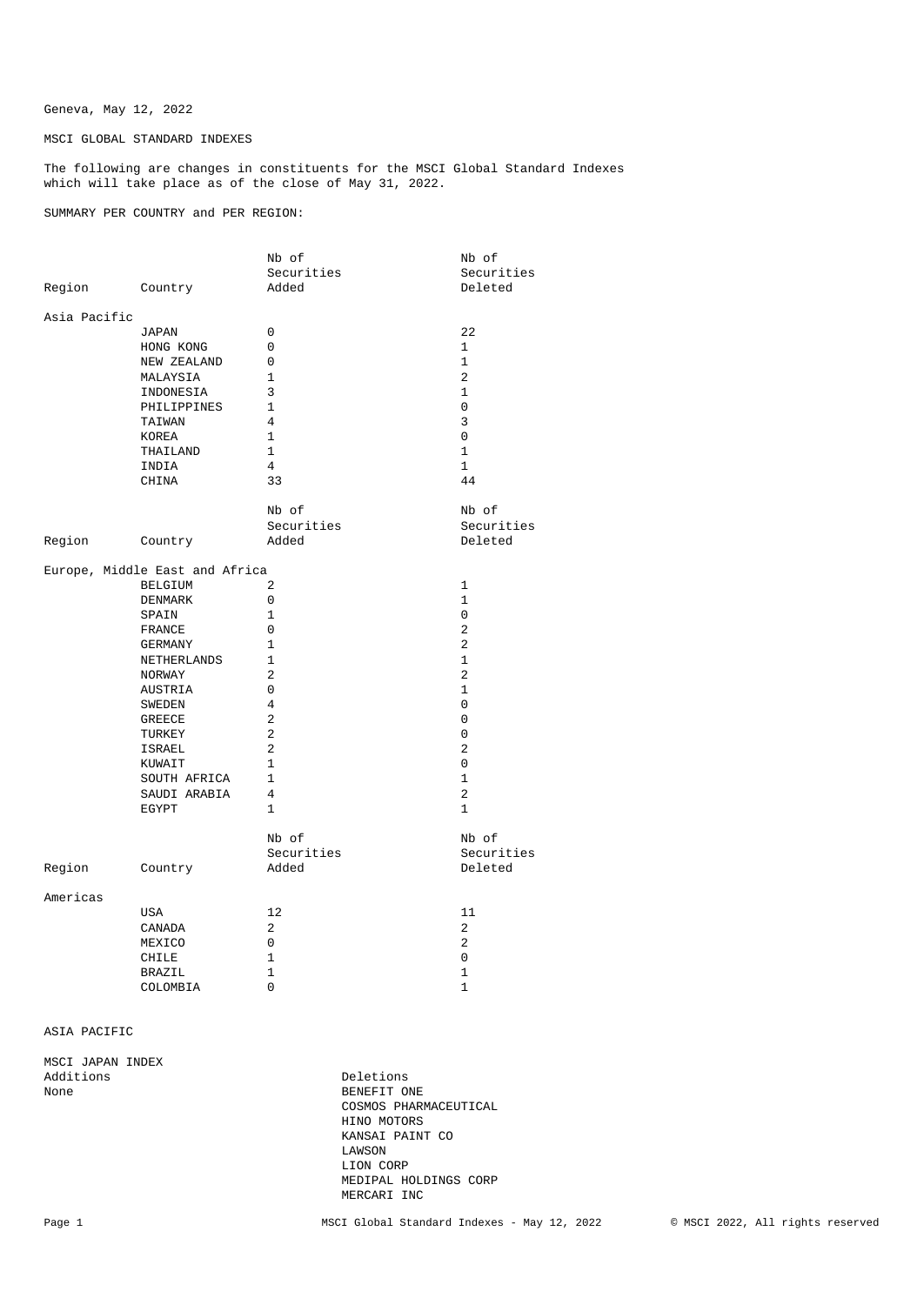MITSUBISHI GAS CHEMICAL MIURA CO ORIX JREIT POLA ORBIS HOLDINGS RINNAI CORP RYOHIN KEIKAKU CO SANTEN PHARMACEUTICAL CO SOHGO SECURITY SVCS CO STANLEY ELECTRIC CO SUMITOMO PHARMA CO TAISHO PHARM HOLDINGS CO TOKYO CENTURY CORP TOYO SUISAN KAISHA TSURUHA HOLDINGS

MELCO RSRTS & ENTMT ADR

RYMAN HEALTHCARE

FRASER & NEAVE HLDGS WESTPORTS HOLDINGS

Deletions<br>INDOCEMENT TUNGGAL

EVA AIRWAYS CORP HIWIN TECHNOLOGIES CORP

Page 2 MSCI Global Standard Indexes - May 12, 2022 © MSCI 2022, All rights reserved

MSCI HONG KONG INDEX Additions Deletions Deletions Deletions None

MSCI NEW ZEALAND INDEX Additions Deletions Deletions Deletions None

MSCI MALAYSIA INDEX Additions Deletions Deletions<br>MR DIY GROUP CONTRASER & 1

MSCI INDONESIA INDEX<br>Additions ADARO MINERALS INDONESIA SUMBER ALFARIA TRIJAYA VALE INDONESIA

MSCI PHILIPPINES INDEX Additions Deletions<br>
CONVERGE INFO & COMMU None None  $CONVERGE$  INFO & COMMU

MSCI TAIWAN INDEX Additions Deletions CHINA AIRLINES FOXCONN TECHNOLOGY CO POWERCHIP SEMICONDUCTOR WALSIN LIHWA CORP

MSCI KOREA INDEX Additions Deletions HYUNDAI HEAVY INDUSTRIES None

MSCI THAILAND INDEX Additions<br>
TMT NETWORK SERVICES THE SERIES SRI TRANG GLOVES JMT NETWORK SERVICES

MSCI INDIA INDEX Additions Deletions ADANI POWER HDFC ASSET MANAGEMENT AU SMALL FINANCE BANK JINDAL STEEL & POWER TATA ELXSI

MSCI CHINA INDEX Additions<br>
AMLOGIC SHANGHAI A(HK-C) ADDSINO CO A (HK-C) AMLOGIC SHANGHAI A(HK-C) <br>ASIA POTASH INTL A(HK-C) <br>AGILE GROUP HOLDINGS ASIA POTASH INTL $A(HK-C)$  agile GROU BLOOMAGE BIOTECH  $A(HK-C)$  AKESO (CN) BLOOMAGE BIOTECH A(HK-C)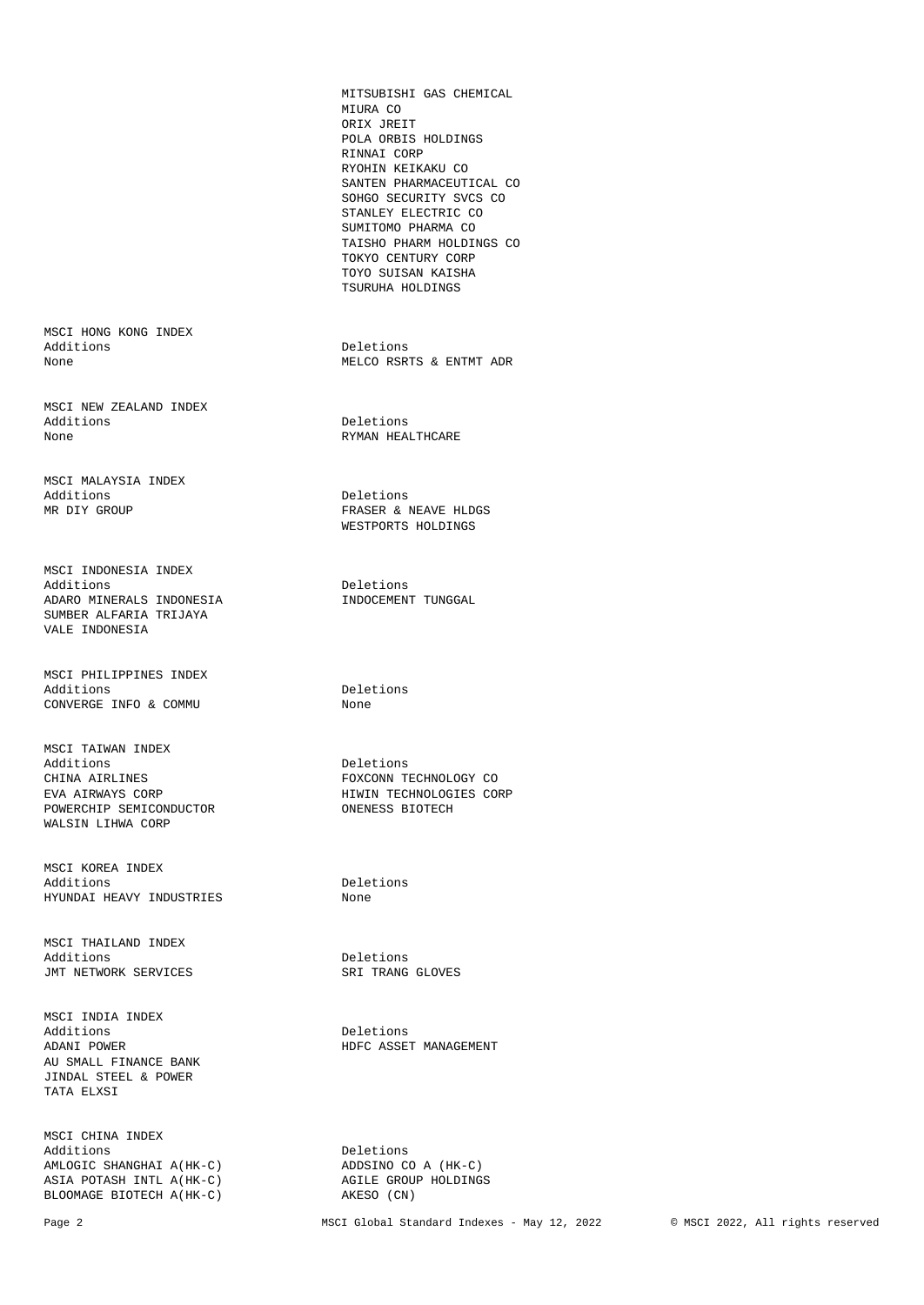BTG HOTELS GRP A (HK-C) <br>CHINA MEHECO A (HK-C) BEIJING BDSTAR A (HK-C) CHINA MEHECO A (HK-C) BEIJING BDSTAR A (HK-C) GUANGZHOU AUTO A (HK-C) BEIJING E-HUALU A (HK-C) HANGZHOU LION A (HK-C) C&S PAPER A (HK-C) HENAN SHENHUO A (HK-C)<br>HENAN SHENHUO A (HK-C) CHINA BOHAI BANK CO H<br>CHINA EDU GRP HLDGS HUAIBEI MINING A (HK-C)<br>INNER MONGOL ER A (HK-C) INNER MONGOLIA D A(HK-C) CHINDATA GROUP INNER MONGOLIA YITAI B INNER MONGOLIA YITAI B DADA NEXUS ADR JIANGXI SPECIAL A (HK-C)<br>JIZHONG ENER RES A(HK-C) JIZHONG ENER RES A(HK-C) GOME RETAIL HOLDINGS KEDA INDL GRP A (HK-C) GUANGZHOU R&F PROP H LIAONING PORT CO A(HK-C) HANG ZHOU GREAT A (HK-C) MAANSHAN IRON A (HK-C) HEFEI MEIYA OPT A (HK-C) NINGBO DEYE TECH A(HK-C) HELLO GROUP A ADR NINGBO DEYE TECH A (HK-C) NINGBO ORIENT A (HK-C) HUABAO INTL HLDG ORIENT OVERSEAS (CN) I MAB ADR PINGDINGSHAN TI A (HK-C) KINGSOFT CLOUD HLDGSHAN TI A (HK-C) KINGSOFT CLOUD HOLDINGS POP MART INTERNATIONAL SHAN XI HUA YANG A(HK-C) LAKALA PAYMENT A (HK-C) SHENZHEN DYNANO A (HK-C) LBX PHARMACY A (HK-C) SINOMINE RESOURCE A HK-C LEE & MAN PAPER MFG (CN) SINOMINE RESOURCE A HK-C LEE & MAN PAPER MFG (CN) TANGSHAN JIDONG A (HK-C) LEYARD OPTOELEC A (HK-C) WESTERN MINING A (HK-C) XTEP INTL HOLDINGS<br>
YANGZHOU YANGJIE A(HK-C) MOAH HOLDINGS ADR YANGZHOU YANGJIE A(HK-C) YUNNAN BOTANEE A (HK-C) PHARMABLOCK SCI A (HK-C) ZHAOJIN MINING IND H POWERLONG REAL ESTATE CHEJIANG ORIENTG A(HK-C) ZHEJIANG ORIENTG A (HK-C) ZHUZHOU CRRC A (HK-C) SHENZHEN KAIFA A (HK-C)

EUROPE, MIDDLE EAST AND AFRICA

MSCI BELGIUM INDEX Additions Deletions DIETEREN GROUP COLRUYT WAREHOUSES DE PAUW

MSCI DENMARK INDEX Additions Deletions None AMBU B

MSCI SPAIN INDEX Additions Deletions<br>ACCIONA None ACCIONA

MSCI FRANCE INDEX Additions Deletions None FAURECIA

MSCI GERMANY INDEX Additions Deletions

MSCI NETHERLANDS INDEX

CHINA TRANSINFO A (HK-C)<br>CHINDATA GROUP ADR SHENZHEN MTC A (HK-C) SHENZHEN SUNWAY A (HK-C) SHIMAO SERVICES HOLDINGS SUN ART RETAIL GROUP SUNAC SERVICES HOLDINGS TOPSEC TECH A (HK-C) UNIVERSAL SCIEN A (HK-C) VENUS MEDTECH HANGZHOU H WEIMOB WUHU TOKEN SCI A (HK-C) YANTAI EDDIE A (HK-C)

**ORPEA** 

RHEINMETALL **FUCHS** PETROLUB VORZUG LANXESS

#### Deletions

Page 3 MSCI Global Standard Indexes - May 12, 2022 © MSCI 2022, All rights reserved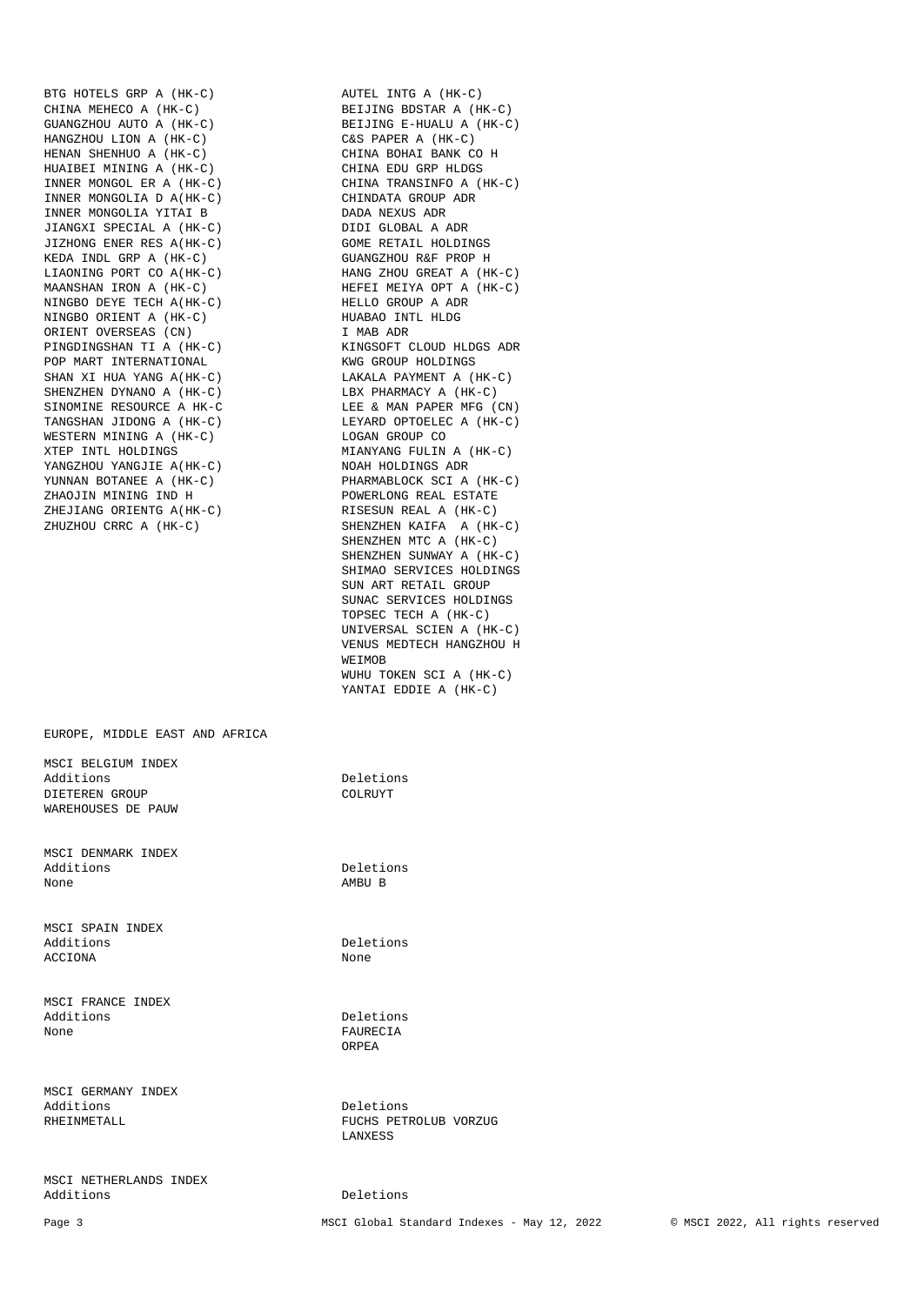OCI NV INPOST

MSCI NORWAY INDEX Additions Deletions KONGSBERG GRUPPEN SCHIBSTED A SALMAR SCHIBSTED B

MSCI AUSTRIA INDEX Additions Deletions Deletions Deletions and Deletions Deletions of the Deletions of the Deletions of the Deletions of the Deletions of the Deletions of the Deletions of the Deletions of the Deletions of the Deletions of th

MSCI SWEDEN INDEX HOLMEN B None INDUTRADE SWEDISH ORPHAN BIOVITRUM VOLVO CAR B

MSCI GREECE INDEX Additions Deletions MYTILINEOS None NATIONAL BANK OF GREECE

MSCI TURKEY INDEX Additions Deletions SABANCI HLDG (HACI OMER) None TURK HAVA YOLLARI

MSCI ISRAEL INDEX Additions Deletions TOWER SEMICONDUCTOR FIVERR INTERNATIONAL SIM INTEGRATED SHIPPING FOR STANDING TIMMODE ZIM INTEGRATED SHIPPING

MSCI KUWAIT INDEX GULF BANK None

MSCI SOUTH AFRICA INDEX Additions Deletions THE FOSCHINI GROUP **TIGER BRANDS** 

MSCI SAUDI ARABIA INDEX Additions Deletions ELM ABDULLAH AL OTHAIM MKT INTL CO FOR WATER & PWR SAUDI INVESTMENT BANK SAUDI TADAWUL GROUP HLDG

MSCI EGYPT INDEX Additions Deletions

## AMERICAS

MSCI USA INDEX Additions Deletions Deletions and the Deletions of the Deletions of the Deletions of the Deletions of the Deletions of the Deletions of the Deletions of the Deletions of the Deletions of the Deletions of the Deletions of t AMERICAN HOMES 4 RENT A AGNC INVESTMENT CORP APA CORPORATION ASANA A APPLOVIN CORP A DRAFTKINGS A CLEVELAND CLIFFS **IPG PHOTONICS** EQT LIBERTY BROADBAND A LPL FINANCIAL HOLDINGS<br>MARATHON OIL CORP

SCHIBSTED B

RAIFFEISEN BANK INTL

Deletions

Deletions

EFG-HERMES HOLDING **FAWRY FOR BANKING TECH** 

10X GENOMICS A ROBINHOOD MARKETS A

Page 4 MSCI Global Standard Indexes - May 12, 2022 © MSCI 2022, All rights reserved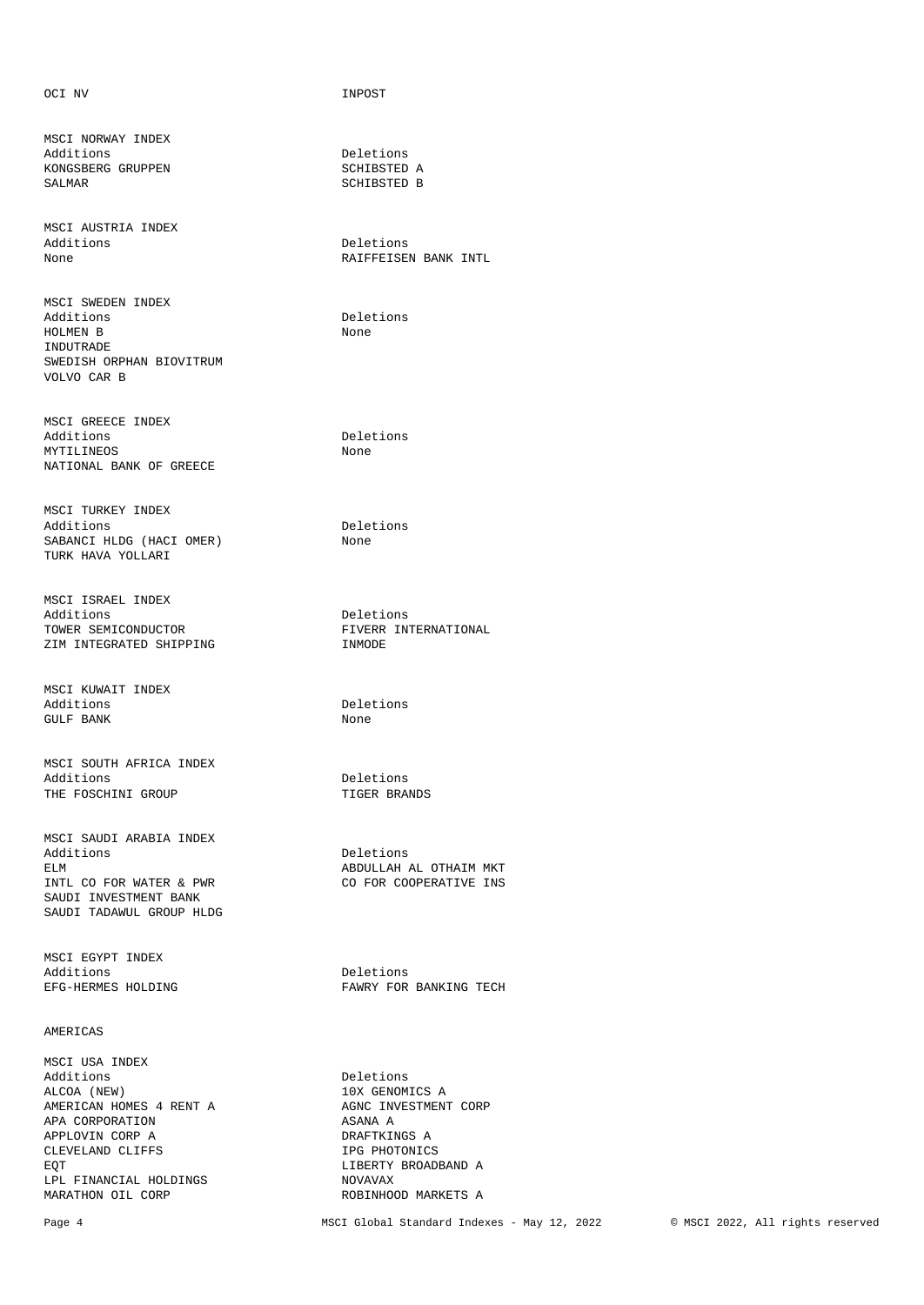QUANTA SERVICES SOFI TECHNOLOGIES ROBLOX CORP A ROBLOX CORP A SUNRUN SUNRUN TARGA RESOURCES CORP A SUNRUN ZILLOW GROUP A TARGA RESOURCES CORP WESTLAKE CORPORATION

MSCI CANADA INDEX Additions Deletions Deletions<br>ARC RESOURCES BALLARD P

MSCI MEXICO INDEX None BECLE SA DE CV

MSCI CHILE INDEX Additions Deletions CIA SUD AMERICANA None

MSCI BRAZIL INDEX Additions Deletions CPFL ENERGIA ON

MSCI COLOMBIA INDEX Additions Deletions Deletions Deletions and Deletions Deletions of the Material Service of the Material Service of the Material Service of the Material Service of the Material Service of the Material Service of the Materia

ARC RESOURCES BALLARD POWER SYSTEMS CANOPY GROWTH

> Deletions MEGACABLE HOLDINGS CPO

GP INV SURAMERICANA